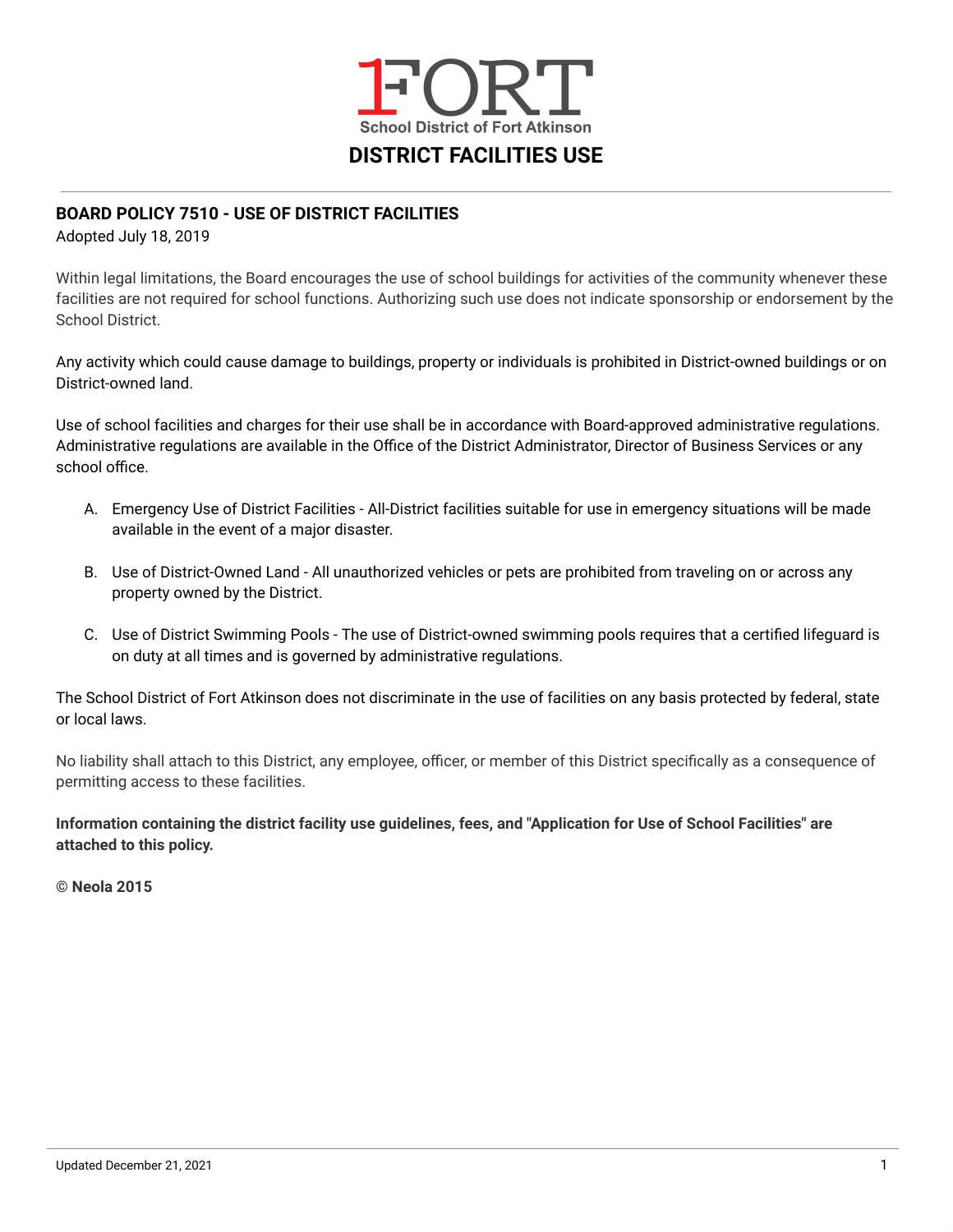# **ADMINISTRATIVE GUIDELINE 7510 - USE OF DISTRICT FACILITIES**

The Board accepts the responsibility for making the public school facilities available to the community for appropriate activities which do not infringe upon or interfere with the conduct and best interest of the school system.

Any activity which could cause damage to buildings, property or individuals is prohibited in District owned buildings or on District owned land. The following Board approved administrative regulations shall be followed concerning the use of school facilities.

Since use of school facilities does result in additional operational costs to the District, a fee schedule has been established to recover appropriate expenses and all parties requesting the use of District facilities will uniformly be assessed these fees. It is the Board's intention to encourage the use of District facilities by the District's students, parents and employees for functions directly related to educational processes and activities.

# **Procedure for Requesting Use of School Facilities:**

- 1. Complete an "Application for Use of School Facilities" form. Applications are available in each school office or [online.](https://www.fortschools.org/domain/34)
- 2. Make a check payable to the "School District of Fort Atkinson" in an amount of \$50.00 for security deposit. In the event that keys are distributed, and additional \$50.00 per key deposit will be required. All deposits are refundable after the scheduled event provided the facilities are found in proper condition and, if applicable, keys are returned. These deposits are above and beyond any usage fees assessed.
- 3. Return the completed application to the main office of the facility to be used. A minimum of ten days notice is required.
- 4. A copy of the form will be returned stating terms of approval or denial.
- 5. Upon receipt of an approved facility use request, payment of the required security deposit(s), and appropriate fees (see schedule attached) are due prior to use or issuance of keys.
- 6. Any changes to the rental application must be communicated in writing to the principal or designee prior to the event.

# **Fees:**

Fees for use of school facilities are designed to recover direct expenses incurred by the District and to encourage use of facilities according to the listing below. The fees listed are guidelines for each daily event, however the site administrator may adjust these as they deem necessary.

Group 1: School District of Fort Atkinson and District sponsored activities, organizations devoted to community interest or child welfare based in the geographic area of the School District of Fort Atkinson, incidental use by District citizens or employees, and others as deemed appropriate by the building administration.

Group 2: Fraternal organizations, non-civic groups operating for the benefit of a restricted group, local groups making a significant profit from the event(s), and groups based outside the School District of Fort Atkinson.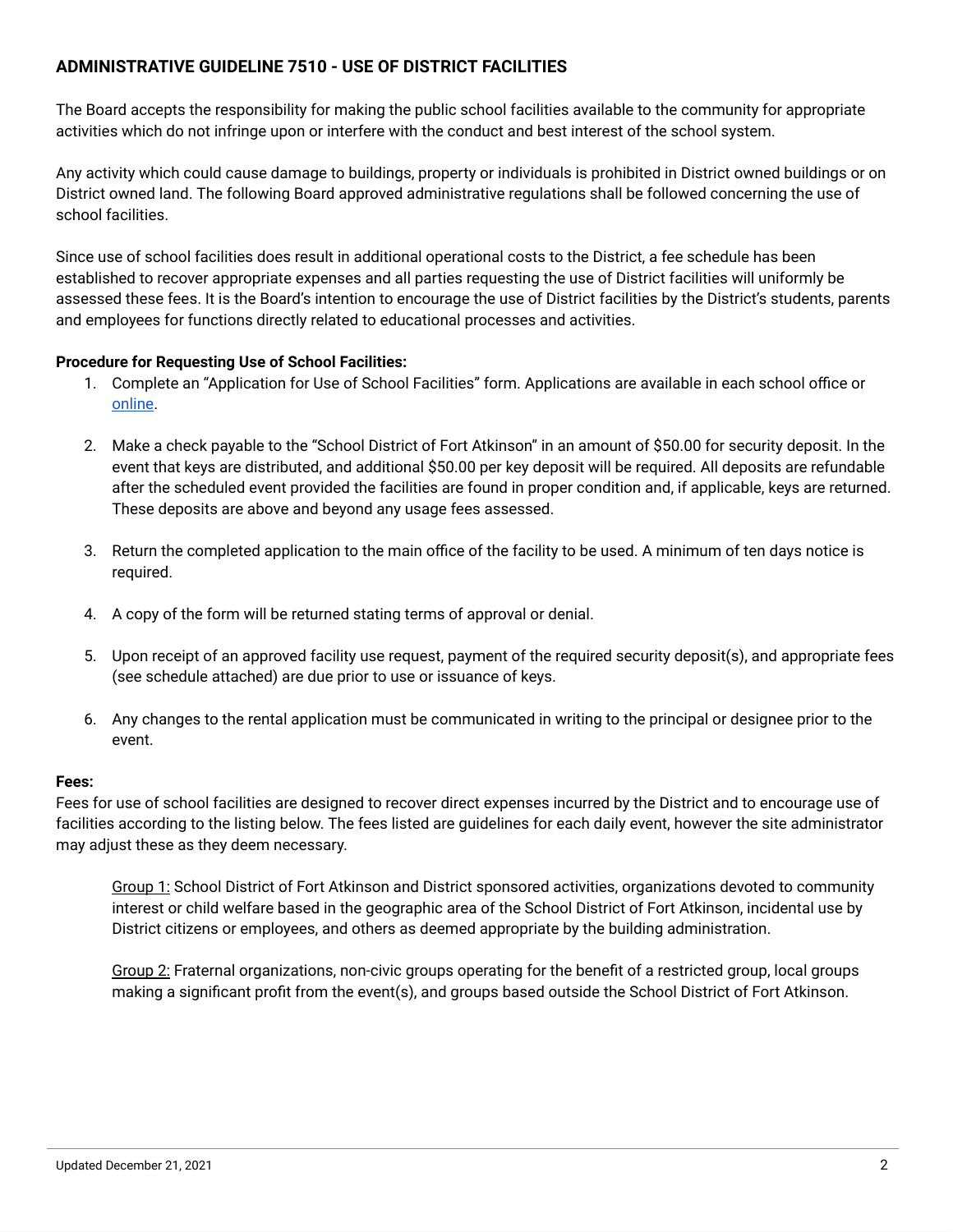| Facility to be used:                           | Group 1       | Group 2         |  |
|------------------------------------------------|---------------|-----------------|--|
| Single Classroom                               | \$0           | \$50            |  |
| Double/Triple/Quad Classroom                   | \$0           | \$60/\$70/\$80  |  |
| Elementary Multipurpose Room                   | \$0           | \$100           |  |
| <b>Elementary IMC</b>                          | \$0           | \$100           |  |
| Elementary Gymnasium                           | \$0           | \$110           |  |
| Middle School Large Group Room                 | \$0           | \$100           |  |
| Middle School Commons                          | \$0           | \$120           |  |
| Middle School Small Gymnasium                  | \$0           | \$110           |  |
| Middle School Performance Gymnasium            | \$0<br>\$140  |                 |  |
| Middle School Locker Rooms                     | \$0           | \$110           |  |
| Middle School Pool*                            | \$20          | \$110           |  |
| Middle School Kitchen*                         | \$20<br>\$110 |                 |  |
| Middle School IMC                              | \$0<br>\$110  |                 |  |
| Middle School Stadium                          | \$0<br>\$120  |                 |  |
| High School Commons                            | \$0<br>\$140  |                 |  |
| High School IMC                                | \$0           | \$120           |  |
| High School Auditorium*                        | \$0           | \$120           |  |
| High School Small Gymnasium                    | \$0           | \$140           |  |
| High School Performance Gymnasium              | \$0           | \$160           |  |
| High School Pool*                              | \$20          | \$120           |  |
| High School Locker Rooms                       | \$0           | \$120           |  |
| High School Stadium                            | \$0           | \$220           |  |
| High School Baseball/Softball Fields**         | \$0           | \$50/game/field |  |
| High School Baseball/Softball Concession Stand | \$0           | \$125           |  |
| <b>High School Tennis Court</b>                | \$0           | \$110           |  |
| High School Kitchen*                           | \$20          | \$120           |  |

\*Special conditions. Please refer to section on fees and staffing needs (5b).

\*\*or \$80 per game per field – includes the use of dragging machine (\$200 deposit), chalk, scoreboard, and diamond dry to be used on District fields.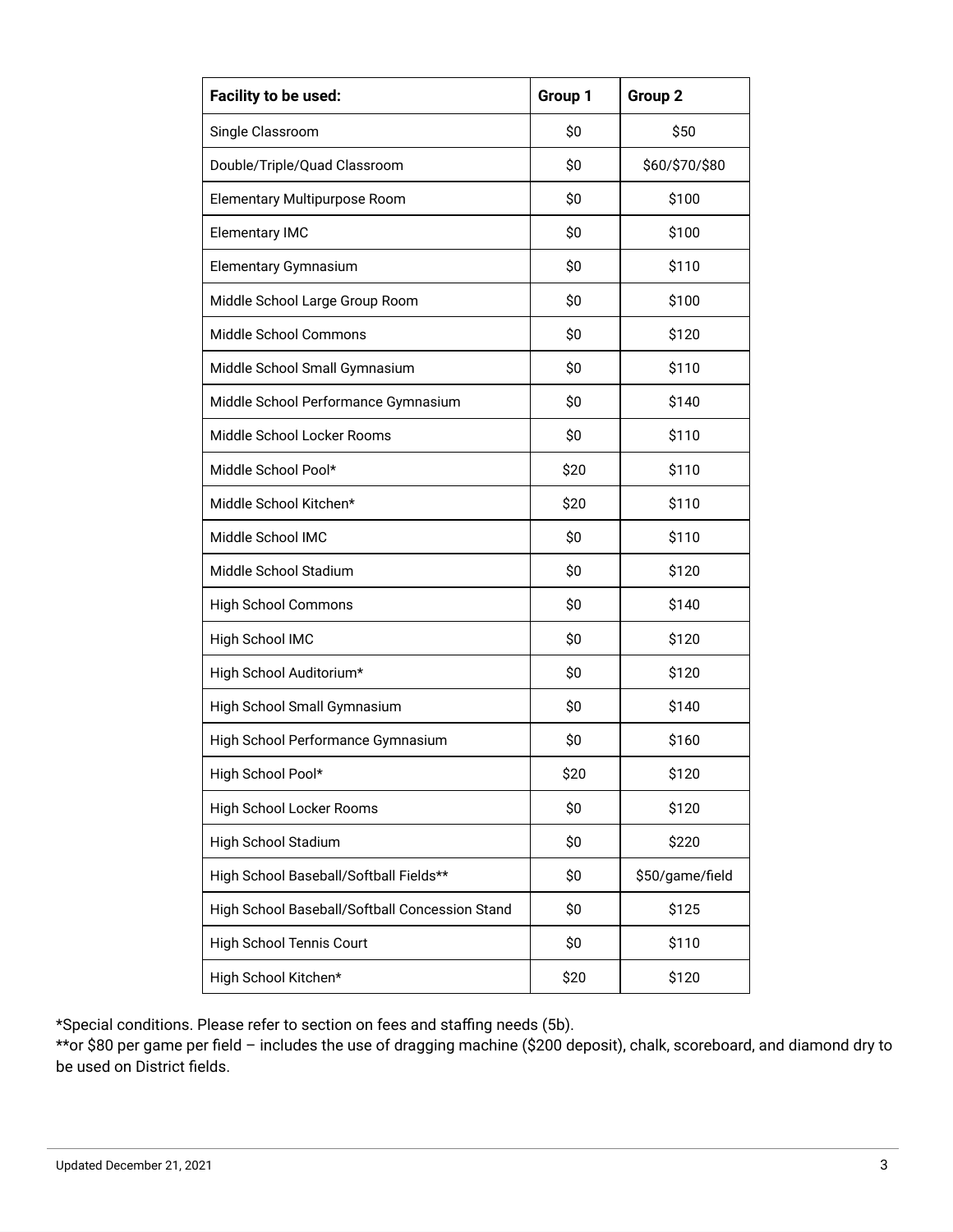# **General Rules and Regulations for Use of School District Facilities:**

- 1. Use of Facilities:
	- a. The School District of Fort Atkinson reserves the right to deny use of facility with or without a fee to any individual, group, or organization that would compete with school or District programs.
	- b. In the event a school-sponsored activity is scheduled after the approval of an application, the Board of Education reserves its right of priority. Attempts to establish an alternate meeting place or date will be made.
	- c. No subleasing of school facilities shall be permitted.
	- d. There is absolutely no use of alcohol, tobacco products or illicit drugs allowed in District buildings or on District grounds.
	- e. In the event a prior scheduled District event is longer than anticipated due to unforeseen circumstances, and extends into the time agreed upon for the second party's use, the second party yields use until the school event concludes.
	- f. All groups making application for use of facilities will be furnished a copy of Administrative Rule 7510. Violation of any of these provisions shall constitute grounds for the revocation of the user's contract and/or refusal of permission to use school facilities at any future time.
	- g. The School District of Fort Atkinson shall not discriminate on any basis protected by federal, state or local laws.
- 2. Areas of Use:
	- a. Certain areas of a school may not be suitable for non-school use. The building principal or designee shall make the final decision regarding such areas.
	- b. The user will confine their activities to the area(s) specified in the rental application.

# 3. Responsibilities:

- a. The user shall be responsible for the conduct and control of both patrons and participants and shall ensure that all federal, state, municipal and School District regulations governing safety are followed.
- b. The facility must be left in the same condition as when entered. Users will be held liable for damages and missing contents, and may forfeit future use. Appropriate footwear must be used for gym rentals.
- c. When keys are issued to a renting party, securing the building after use is the renting party's responsibility. Further, at no time should doors be blocked ajar during the term of the renting party's use.
- d. The renting party is responsible for notifying the building administrator or District employee of unsafe, broken, damaged, or out of order equipment.
- e. The School District of Fort Atkinson assumes no responsibility or liability for injury to persons or damage to or loss of property from any cause whatsoever during such times as the school premises are used by the applicant. The applicant agrees to indemnify and hold harmless the District from any and all claims and actions arising from its use of the school property described in the application, including the payment of attorneys' fees and costs which may be incurred by the School District of Fort Atkinson in defending any such claims or actions.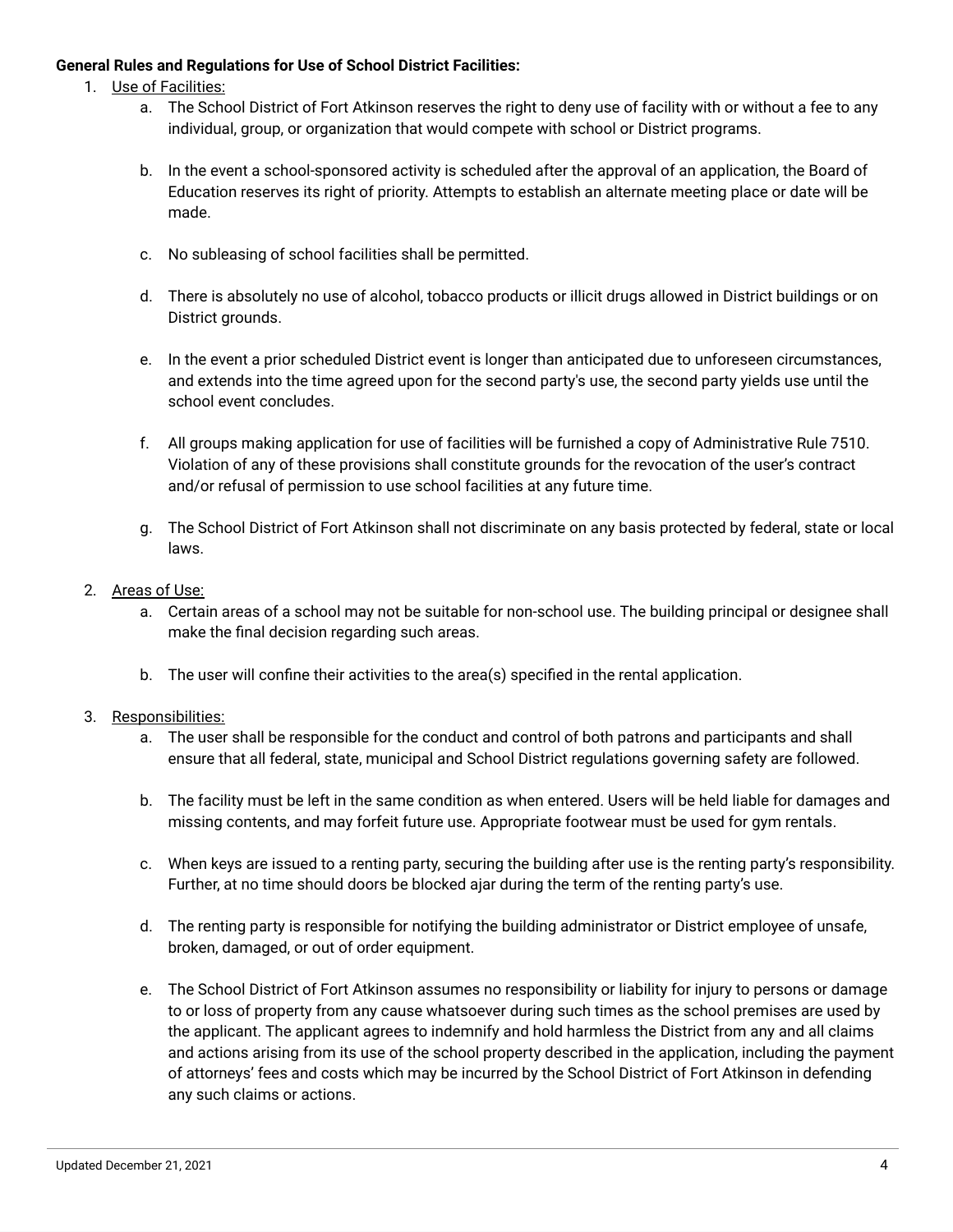- f. The applicant shall indemnify the School District of Fort Atkinson for any cost which the District may become liable for due to scheduling conflicts even though the conflict was caused by negligence of the School Board or its agents or employees.
- 4. Use of Equipment:
	- a. The user is not to use or operate any School District equipment other than that stipulated in the rental application.
	- b. Heating and air conditioning systems are preprogrammed according to District specifications. Users are to refrain from tampering with climate control mechanisms.

# 5. Fees and Staffing Needs:

- a. An additional charge for utilities may be imposed at the discretion of the building administrator or designee.
- b. The District reserves the right to determine when, who, and how many people (technician, supervisor, or lifeguard) are needed to be present at a rental.
	- i. If a technician is required in the auditorium, the auditorium technical director shall arrange and hire a technician.
	- ii. If the kitchen needs a supervisor, the Director of Nutrition Services will arrange and hire this person(s).
	- iii. When the pools are rented, the renter shall contact the District's pool coordinator. The coordinator will arrange the rental and hire the lifeguard(s).
- c. The District reserves the right to schedule the appropriate amount of custodial services. In addition to the scheduled rental fees, users may be asked to pay for custodial time during the course of their event; users will be billed for 15 minutes before and after the event (total 30 minutes) per rental application for set-up/lock-up if custodial assistance is deemed necessary.

# 6. Cancellation:

Notice of cancellation by a renting group must be submitted to the appropriate building principal or designee at least 24 hours before scheduled use or all fees and deposit may be retained.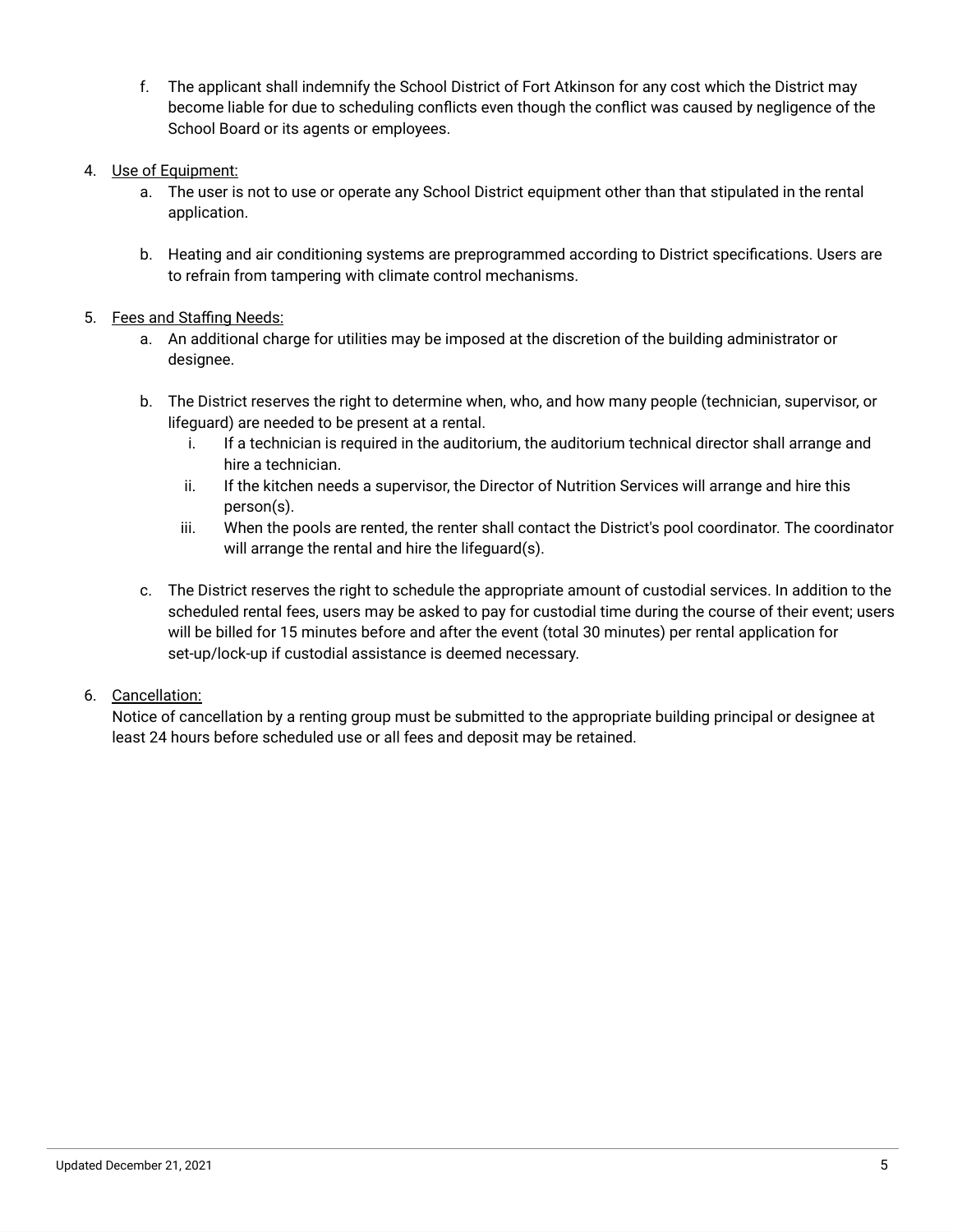

# **APPLICATION FOR USE OF DISTRICT FACILITIES**

### Complete all appropriate sections and **return to contact person listed below**.

| <b>Choice</b> | <b>Building</b><br><b>Return Form To</b>        |                                                             | <b>Phone Number</b>       |
|---------------|-------------------------------------------------|-------------------------------------------------------------|---------------------------|
| ◯             | Fort Atkinson High School - 925 Lexington Blvd. | Miranda Cottrell<br>cottrellm@fortschools.org               | 920.563.7811<br>Ext. 1100 |
|               | Fort Atkinson Middle School - 310 4th St.       | Shelli Ellingson<br>ellingsons@fortschools.org              | 920.563.7833              |
| ⌒             | Barrie Elementary - 1000 Harriette St.          | Michelle Malone<br>malonem@fortschools.org                  | 920.563.7817              |
| ◯             | Luther Elementary - 205 Park St.                | Melanie Dunkleberger<br>dunklebergerm@fortschools.org       | 920.563.7828              |
|               | Purdy Elementary - 719 Main St.                 | Judy McDonald<br>mcdonaldj@fortschools.org                  | 920.563.7822              |
| ⌒             | Rockwell Elementary - 821 Monroe St.            | <b>Heather Guth-Radloff</b><br>guthradloffh@fortschools.org | 920.563.7822              |
|               | Luther Administration - 201 Park St.            | Lisa Haas<br>haasl@fortschools.org                          | 920.563.7807              |

#### **Event Name/Organization:**

**Date(s) of Event: Date(s) of Event: Starting Time: Starting Time: Ending Time: Ending Time:**

**Applicant's Name: Applicant's Phone: Applicant's Email:**

# **ROOM REQUEST EQUIPMENT NEEDED (check all that apply)**

- ◯ HS Gymnasium (Large) ◯ HS Kitchen ◯ Podium ◯ HS Gymnasium (Small) ◯ HS Orchestra Room ◯ Chairs - Number Needed: ◯ MS Gymnasium (Large)  $\bigcirc$  HS Band Room  $\bigcirc$  Tables - Number Needed: ◯ MS Gymnasium (Small)  $\bigcirc$  Luther Elem. Stage  $\bigcirc$  Bleachers ◯ HS Auditorium - **See next page** ◯ HS Choir Room ◯ Scoreboard ◯ HS Commons ◯ HS Green Room ◯ Movie Screen ◯ MS Commons ◯ Classroom # ◯ Projector ◯ MS Track ◯ Other: ◯ DVD Player ◯ HS Concessions ◯ Speakers ◯ HS Library (IMC) ◯ Microphone
	-